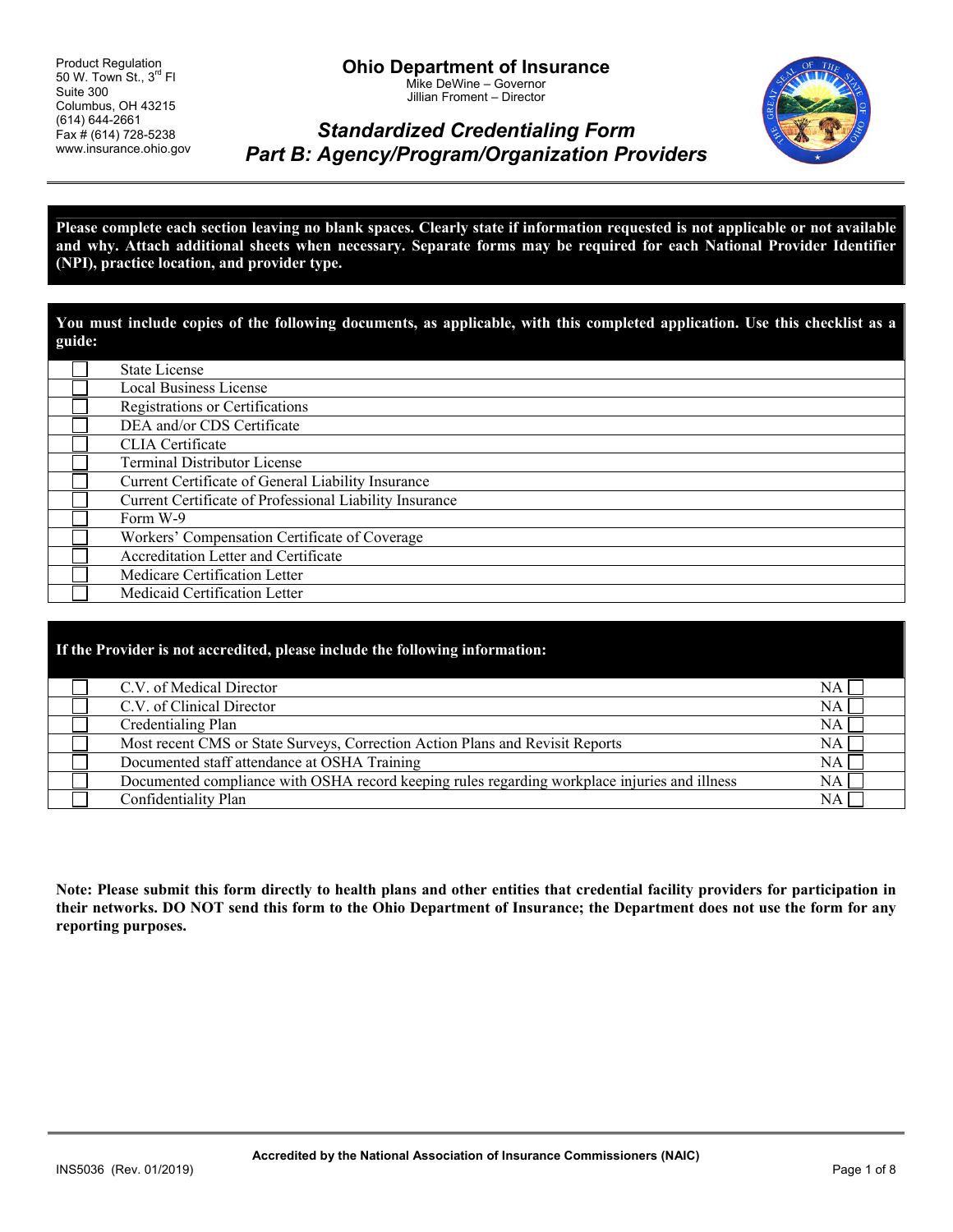|                                                                                      | <b>Provider Identification</b> |                                    |                                  |        |                             |                                 |  |
|--------------------------------------------------------------------------------------|--------------------------------|------------------------------------|----------------------------------|--------|-----------------------------|---------------------------------|--|
| Legal Name of Applicant:                                                             |                                | Federal Tax Identification Number: |                                  |        |                             |                                 |  |
| Doing Business As (DBA):                                                             |                                |                                    |                                  |        |                             |                                 |  |
| Type of Provider:                                                                    |                                |                                    |                                  | NPI:   |                             |                                 |  |
| Primary Office Address:                                                              |                                |                                    |                                  |        |                             |                                 |  |
| Mailing Address (if different from business address):                                |                                |                                    | City:                            |        | Zip Code:                   |                                 |  |
| Date and State of Incorporation or Registration:                                     |                                |                                    |                                  |        |                             |                                 |  |
| List all other states in which applicant is approved to conduct external reviews:    |                                |                                    |                                  |        | this legal name and Tax ID: | Length of time in business with |  |
| <b>Credentialing Contact Name:</b>                                                   |                                |                                    | Year Applicant Opened:           |        |                             |                                 |  |
| Address (If different from above):                                                   |                                |                                    |                                  |        |                             |                                 |  |
| Phone:                                                                               | Fax:                           | Email:                             |                                  |        |                             |                                 |  |
| <b>Applicant Owner/Parent Company:</b>                                               |                                |                                    |                                  |        |                             |                                 |  |
| Type of Entity<br>Corporation<br>(Check one)<br>Joint Venture                        |                                |                                    | <b>Limited Liability Company</b> |        |                             |                                 |  |
| Other:<br>List all memberships in professional organizations and trade associations: |                                |                                    |                                  |        |                             |                                 |  |
|                                                                                      |                                |                                    |                                  |        |                             |                                 |  |
|                                                                                      |                                |                                    |                                  |        |                             |                                 |  |
|                                                                                      | <b>Medical Director</b>        |                                    |                                  |        |                             |                                 |  |
| Name (Last, First, Middle):                                                          |                                |                                    |                                  |        |                             |                                 |  |
| Specialty:<br>Degree:                                                                |                                |                                    |                                  |        |                             |                                 |  |
| Office Address:                                                                      |                                |                                    |                                  |        |                             |                                 |  |
| Phone:                                                                               | Fax:                           |                                    |                                  | Email: |                             |                                 |  |
| No Medical Director                                                                  |                                |                                    |                                  |        |                             |                                 |  |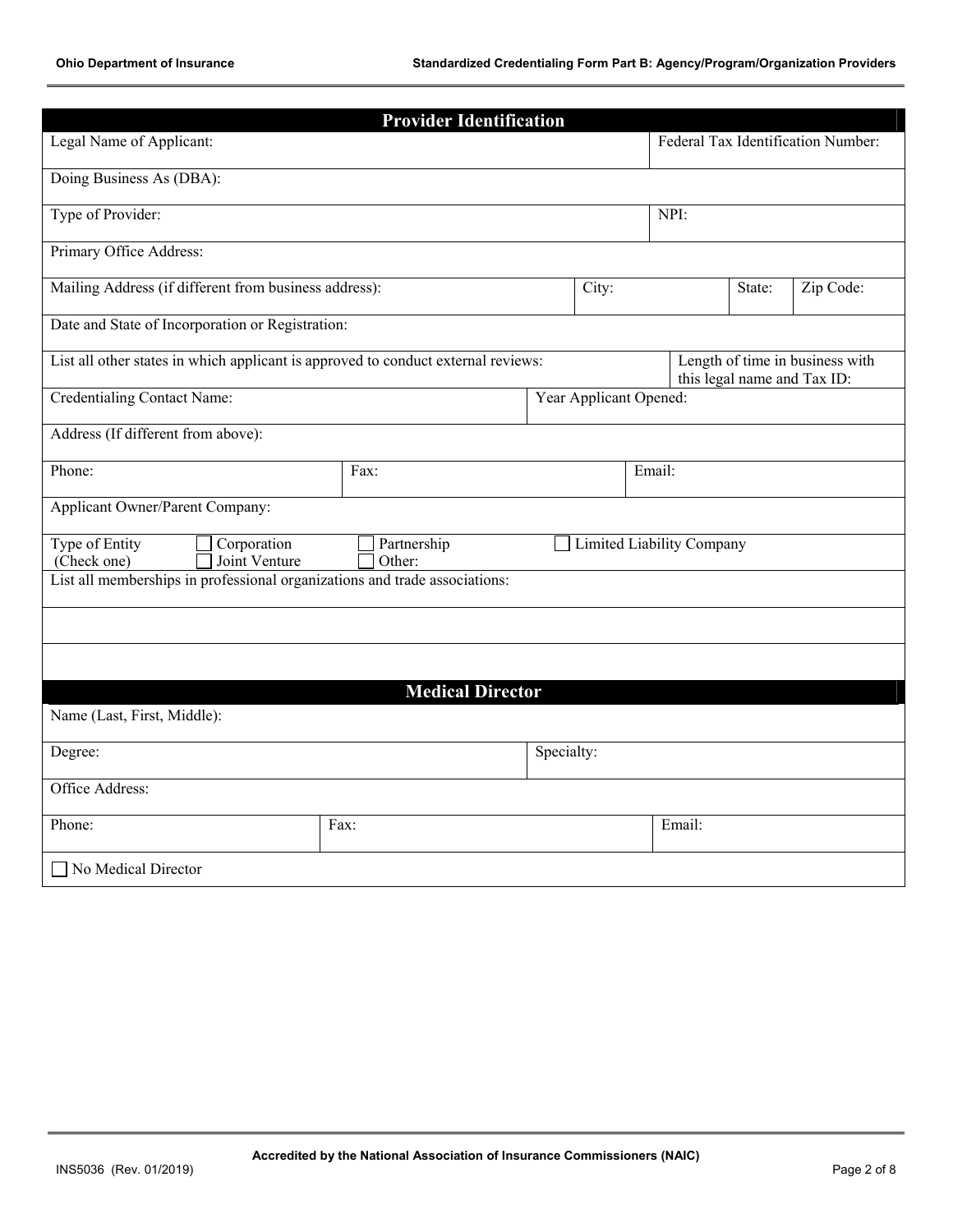|                                                                                                                                                                  |          | <b>Provider Practice Information</b>                      |                 |        |                             |                                                                |         |
|------------------------------------------------------------------------------------------------------------------------------------------------------------------|----------|-----------------------------------------------------------|-----------------|--------|-----------------------------|----------------------------------------------------------------|---------|
| Name:                                                                                                                                                            |          |                                                           |                 |        |                             |                                                                |         |
| Street Address/PO Box:                                                                                                                                           |          |                                                           |                 |        |                             |                                                                |         |
| City:                                                                                                                                                            |          |                                                           | State:          |        |                             | Zip Code:                                                      |         |
| Phone:                                                                                                                                                           | Fax:     |                                                           |                 | Email: |                             |                                                                |         |
| Website:                                                                                                                                                         |          |                                                           |                 |        |                             |                                                                |         |
| Primary Contact Name and Title:                                                                                                                                  |          |                                                           |                 |        |                             |                                                                |         |
| Phone:                                                                                                                                                           | Fax:     |                                                           |                 | Email: |                             |                                                                |         |
| Hours of<br>Monday:<br>Operation:                                                                                                                                | Tuesday: | Wednesday:                                                | Thursday:       |        | Friday:                     | Saturday:                                                      | Sunday: |
| Included in Provider Directory?<br>N <sub>0</sub><br>$Yes \mid$<br>$\blacksquare$                                                                                |          | List language and sign language interpreters/contractors: |                 |        |                             | Is teletype available?<br>$Yes \Box$<br>$\overline{\text{No}}$ |         |
| Federal Tax ID number:                                                                                                                                           | NPI:     |                                                           |                 |        | Administrator/Site Manager: |                                                                |         |
| Service Areas (Counties):                                                                                                                                        |          |                                                           |                 |        |                             |                                                                |         |
| Handicapped Access:<br>Yes<br>N <sub>0</sub>                                                                                                                     | Yes      | On Bus Route:<br>N <sub>0</sub>                           | Number of Beds: |        |                             |                                                                |         |
|                                                                                                                                                                  |          | <b>Additional Practice Location</b>                       |                 |        |                             |                                                                |         |
| Name:                                                                                                                                                            |          |                                                           |                 |        |                             |                                                                |         |
| Street Address/PO Box:                                                                                                                                           |          |                                                           |                 |        |                             |                                                                |         |
| Zip Code:<br>City:<br>State:                                                                                                                                     |          |                                                           |                 |        |                             |                                                                |         |
| Phone:                                                                                                                                                           | Fax:     | Email:                                                    |                 |        |                             |                                                                |         |
| Website:                                                                                                                                                         |          |                                                           |                 |        |                             |                                                                |         |
| Primary Contact Name and Title:                                                                                                                                  |          |                                                           |                 |        |                             |                                                                |         |
| Phone:                                                                                                                                                           | Fax:     |                                                           |                 |        | Email:                      |                                                                |         |
| Tuesday:<br>Hours of<br>Monday:<br>Wednesday:                                                                                                                    |          |                                                           | Thursday:       |        | Friday:                     | Saturday:                                                      | Sunday: |
| Operation:<br>Included in Provider Directory?<br>List language and sign language interpreters/contractors:<br>Is teletype available?<br>No<br>Yes [<br>No<br>Yes |          |                                                           |                 |        |                             |                                                                |         |
| Federal Tax ID number:<br>NPI:<br>Administrator/ Site Manager:                                                                                                   |          |                                                           |                 |        |                             |                                                                |         |
| Service Areas (Counties):                                                                                                                                        |          |                                                           |                 |        |                             |                                                                |         |
|                                                                                                                                                                  |          |                                                           |                 |        |                             |                                                                |         |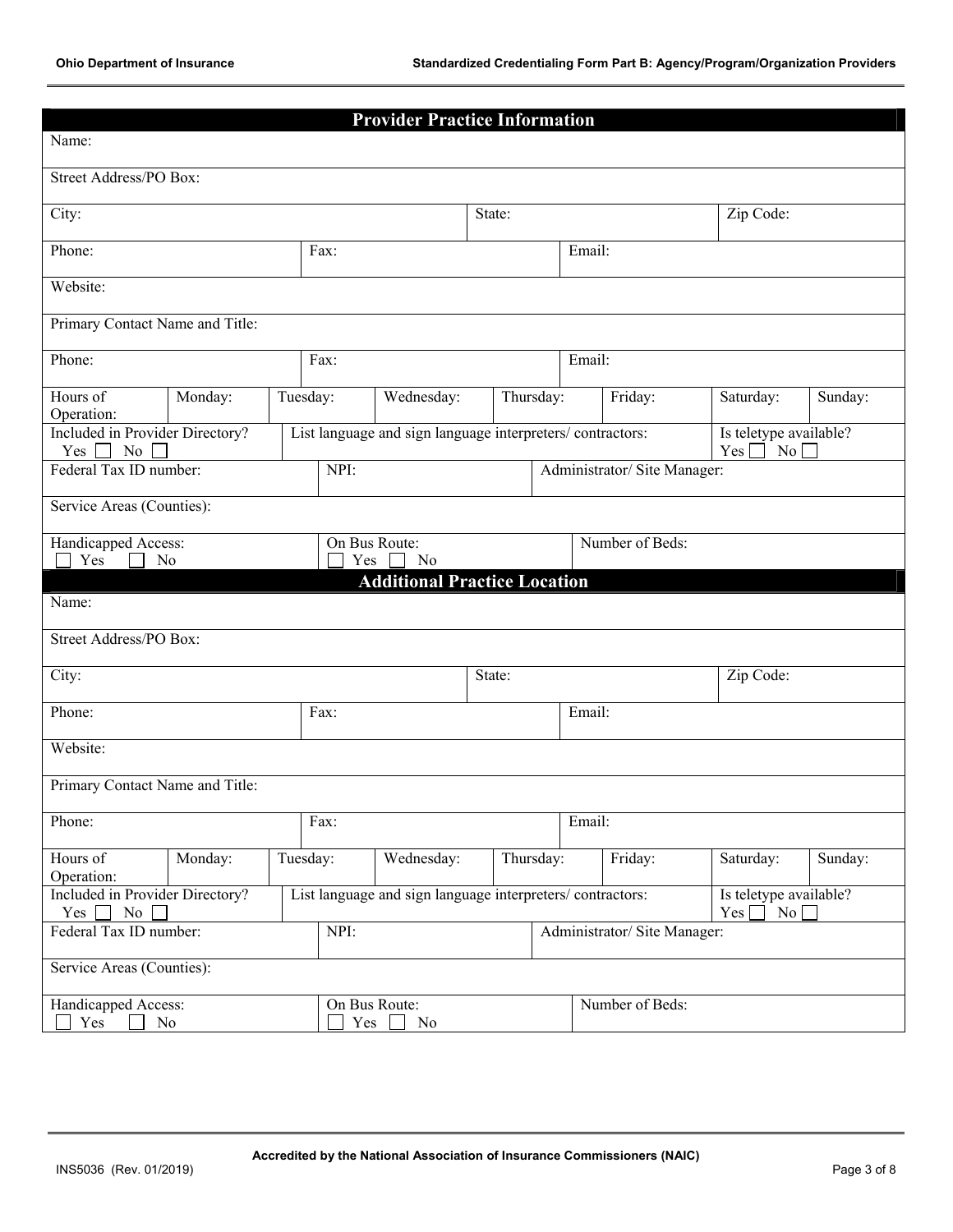|                                                                                                                     |                |                |      | <b>Additional Practice Location</b>                       |        |              |        |                              |                                                  |         |
|---------------------------------------------------------------------------------------------------------------------|----------------|----------------|------|-----------------------------------------------------------|--------|--------------|--------|------------------------------|--------------------------------------------------|---------|
| Name:                                                                                                               |                |                |      |                                                           |        |              |        |                              |                                                  |         |
| Street Address/PO Box:                                                                                              |                |                |      |                                                           |        |              |        |                              |                                                  |         |
| City:                                                                                                               |                |                |      |                                                           | State: |              |        |                              | Zip Code:                                        |         |
| Phone:                                                                                                              | Email:<br>Fax: |                |      |                                                           |        |              |        |                              |                                                  |         |
| Website:                                                                                                            |                |                |      |                                                           |        |              |        |                              |                                                  |         |
| Primary Contact Name and Title:                                                                                     |                |                |      |                                                           |        |              |        |                              |                                                  |         |
| Phone:                                                                                                              |                |                | Fax: |                                                           |        |              |        | Email:                       |                                                  |         |
| Hours of                                                                                                            | Monday:        | Tuesday:       |      | Wednesday:                                                |        | Thursday:    |        | Friday:                      | Saturday:                                        | Sunday: |
| Operation:<br>Included in Provider Directory?<br>$\rm No$<br>Yes                                                    |                |                |      | List language and sign language interpreters/contractors: |        |              |        |                              | Is teletype available?<br>Yes<br>No <sub>l</sub> |         |
| Federal Tax ID number:                                                                                              |                |                | NPI: |                                                           |        |              |        | Administrator/ Site Manager: |                                                  |         |
| Service Areas (Counties):                                                                                           |                |                |      |                                                           |        |              |        |                              |                                                  |         |
| Handicapped Access:                                                                                                 |                |                |      | On Bus Route:                                             |        |              |        | Number of Beds:              |                                                  |         |
| Yes<br>N <sub>0</sub>                                                                                               |                |                | Yes  | N <sub>0</sub><br><b>Billing Information</b>              |        |              |        |                              |                                                  |         |
| To whom shall checks be made payable:                                                                               |                |                |      |                                                           |        |              |        |                              |                                                  |         |
| Billing Address (Street/PO Box):                                                                                    |                |                |      |                                                           |        |              |        |                              |                                                  |         |
| City:                                                                                                               |                |                |      |                                                           | State: |              |        |                              | Zip Code:                                        |         |
| Phone:                                                                                                              |                | Fax:           |      |                                                           |        |              | Email: |                              |                                                  |         |
| Type of Claim Form Used:                                                                                            |                | <b>CMS1500</b> |      | <b>UB04</b>                                               |        | $\Box$ UB92  |        | Other                        |                                                  |         |
|                                                                                                                     |                |                |      | <b>Accreditation Status</b>                               |        |              |        |                              |                                                  |         |
| Accrediting Agency Name:                                                                                            |                |                |      |                                                           |        |              |        |                              |                                                  |         |
| <b>Accreditation Status:</b><br>Accreditation Date:                                                                 |                |                |      |                                                           |        |              |        |                              |                                                  |         |
| Have you ever been denied accreditation by any accrediting body?<br>Yes [<br>N <sub>0</sub>                         |                |                |      |                                                           |        |              |        |                              |                                                  |         |
| If yes, please provide details:                                                                                     |                |                |      |                                                           |        |              |        |                              |                                                  |         |
| <b>Licensure and Certifications</b><br>Medicaid Provider Number and Status:<br>Medicare Provider Number and Status: |                |                |      |                                                           |        |              |        |                              |                                                  |         |
|                                                                                                                     |                |                |      |                                                           |        |              |        |                              |                                                  |         |
| License Number and Status:                                                                                          |                | $\Box$ NA      |      |                                                           |        | CLIA Number: |        |                              | $\neg$ NA                                        |         |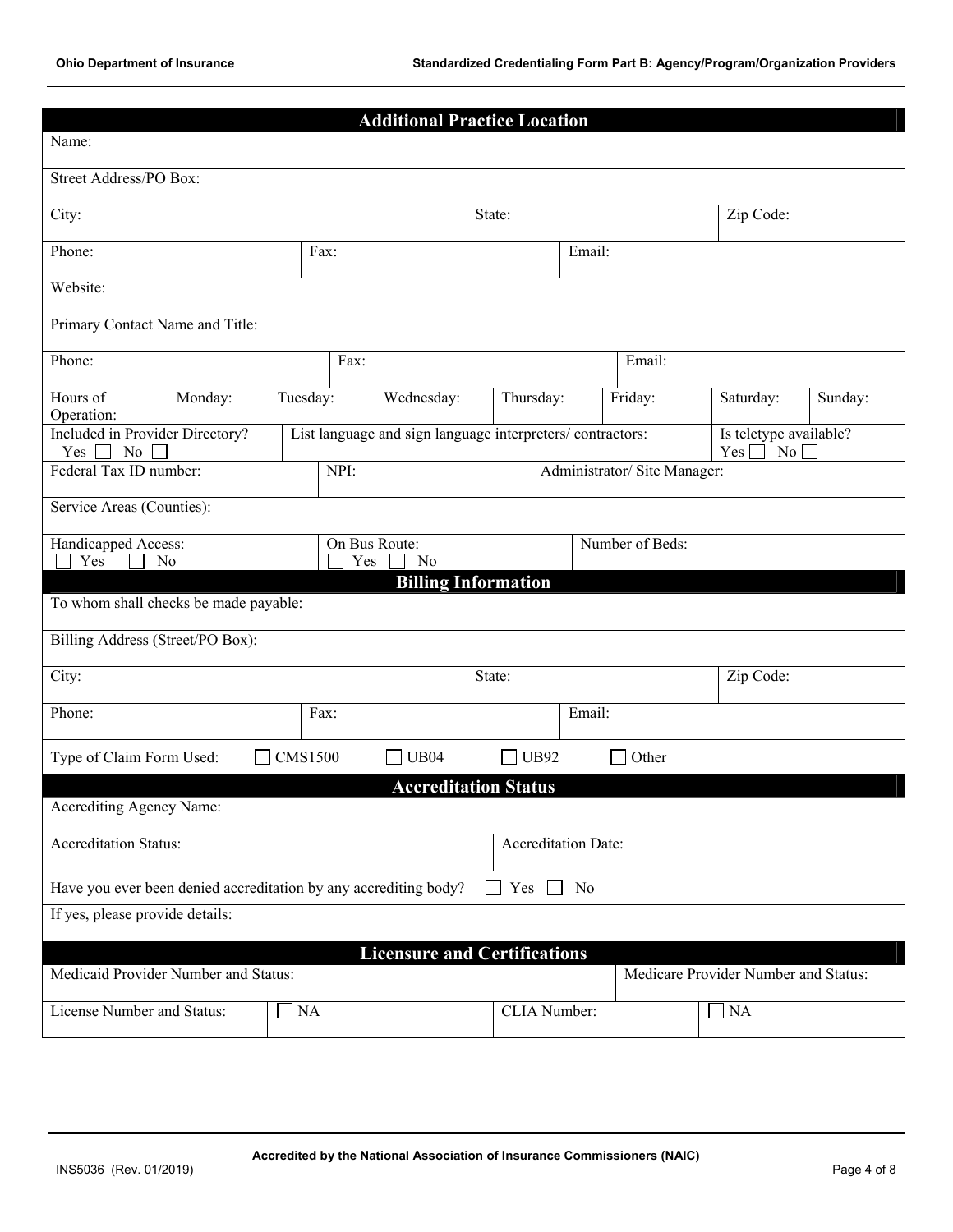|                                                                                                                                  | <b>Scope of Services</b>                                           |                         |                                                              |  |  |  |  |
|----------------------------------------------------------------------------------------------------------------------------------|--------------------------------------------------------------------|-------------------------|--------------------------------------------------------------|--|--|--|--|
| List all services offered (attach separate page if necessary):                                                                   |                                                                    |                         |                                                              |  |  |  |  |
|                                                                                                                                  | Does the Provider have a toll free number? Yes [<br>N <sub>o</sub> |                         |                                                              |  |  |  |  |
| If Yes, please provide number:                                                                                                   |                                                                    |                         |                                                              |  |  |  |  |
| Is the Provider staffed 24 hours a day? Yes                                                                                      | No<br>$\perp$                                                      | No                      | Is the Provider part of a national network of providers? Yes |  |  |  |  |
| If Yes, please describe:                                                                                                         |                                                                    |                         |                                                              |  |  |  |  |
| Does the Provider accept Worker's Compensation patients?<br>N <sub>0</sub><br>Yes                                                |                                                                    | patients?               | What is the accepted age range of the Provider's             |  |  |  |  |
| Does the Provider subcontract with other Providers?<br>N <sub>o</sub>                                                            |                                                                    |                         |                                                              |  |  |  |  |
| Yes<br>If Yes, please provide names, addresses, description of services provided, and a copy of each contract:                   |                                                                    |                         |                                                              |  |  |  |  |
|                                                                                                                                  |                                                                    |                         |                                                              |  |  |  |  |
|                                                                                                                                  |                                                                    |                         |                                                              |  |  |  |  |
|                                                                                                                                  | <b>Liability Insurance</b>                                         |                         |                                                              |  |  |  |  |
| General Liability Coverage (Attach certificate showing current coverage amounts and effective dates)                             |                                                                    |                         |                                                              |  |  |  |  |
| Name of Carrier:                                                                                                                 |                                                                    | Policy Number:          |                                                              |  |  |  |  |
| Street Address/PO Box:                                                                                                           |                                                                    |                         |                                                              |  |  |  |  |
|                                                                                                                                  |                                                                    |                         |                                                              |  |  |  |  |
| City:                                                                                                                            | State:                                                             |                         | Zip Code:                                                    |  |  |  |  |
| Coverage Type:<br>Occurrence Based                                                                                               | Claims Based                                                       |                         |                                                              |  |  |  |  |
| <b>Effective Date:</b>                                                                                                           |                                                                    | <b>Expiration Date:</b> |                                                              |  |  |  |  |
| Per Incident:                                                                                                                    |                                                                    | Aggregate:<br>\$        |                                                              |  |  |  |  |
| \$                                                                                                                               | <b>Professional Liability (Malpractice) Coverage</b>               |                         |                                                              |  |  |  |  |
| Name of Carrier:                                                                                                                 |                                                                    | Policy Number:          |                                                              |  |  |  |  |
|                                                                                                                                  |                                                                    |                         |                                                              |  |  |  |  |
| Street Address/PO Box:                                                                                                           |                                                                    |                         |                                                              |  |  |  |  |
| City:                                                                                                                            | State:                                                             |                         | Zip Code:                                                    |  |  |  |  |
| Claims Based<br>Coverage Type:<br>Occurrence Based                                                                               |                                                                    |                         |                                                              |  |  |  |  |
| <b>Effective Date:</b>                                                                                                           |                                                                    | <b>Expiration Date:</b> |                                                              |  |  |  |  |
| Per Incident:<br>Aggregate:                                                                                                      |                                                                    |                         |                                                              |  |  |  |  |
| \$                                                                                                                               | S                                                                  |                         |                                                              |  |  |  |  |
|                                                                                                                                  | <b>Staffing</b>                                                    |                         |                                                              |  |  |  |  |
| Provide a list of the types, numbers of professional disciplines, licensures and/or certifications represented on the staff.     |                                                                    |                         |                                                              |  |  |  |  |
| Provide a list of any special certifications, accreditations, or licensures held by the professional staff of your organization. |                                                                    |                         |                                                              |  |  |  |  |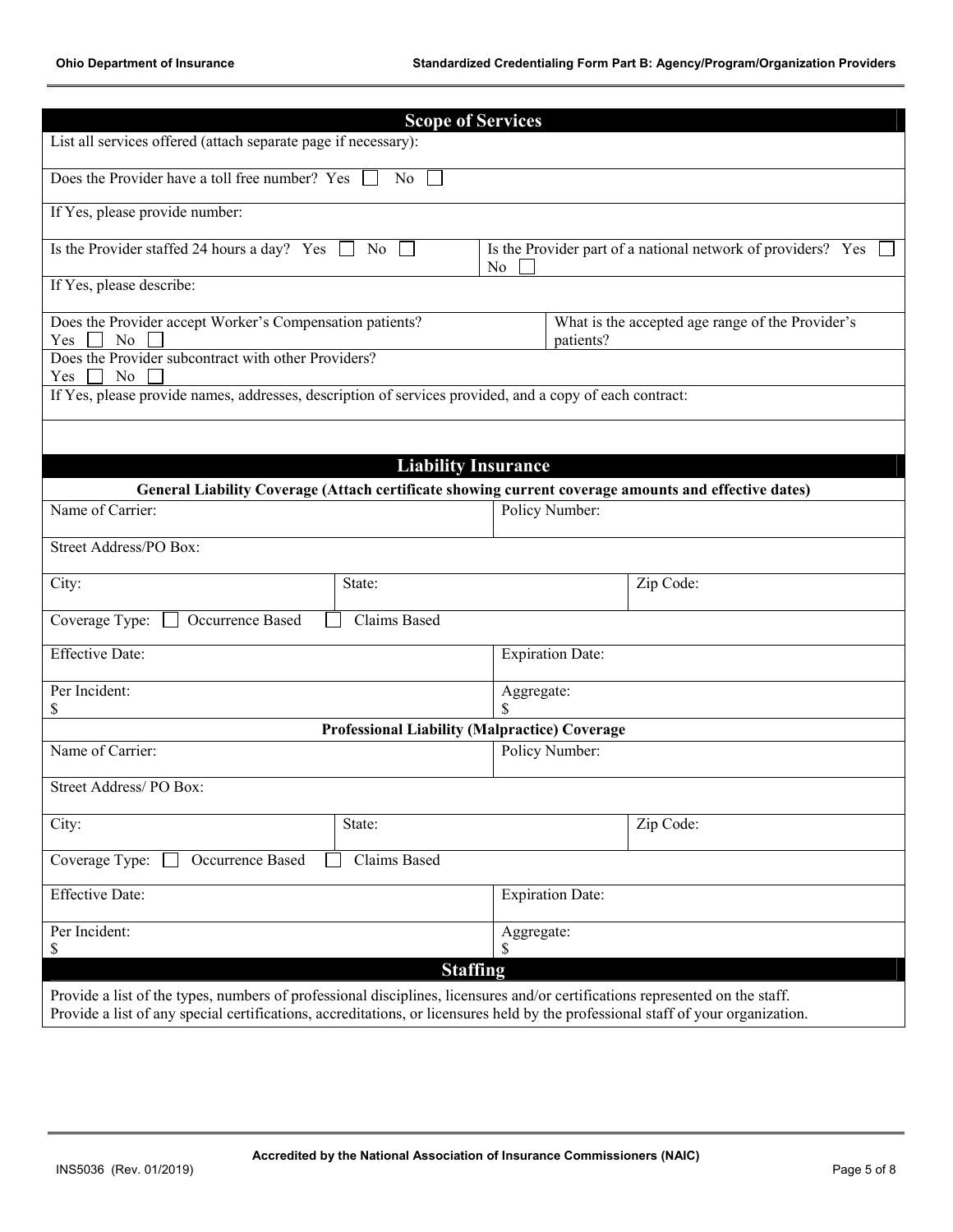| <b>Electronic Capabilities</b>                                                                                                                                                                                                                                                                                                     |                                                                                              |  |  |  |  |  |
|------------------------------------------------------------------------------------------------------------------------------------------------------------------------------------------------------------------------------------------------------------------------------------------------------------------------------------|----------------------------------------------------------------------------------------------|--|--|--|--|--|
| What are the Provider's current electronic capabilities?                                                                                                                                                                                                                                                                           |                                                                                              |  |  |  |  |  |
| What billing and documentation software is the Provider currently<br>using?                                                                                                                                                                                                                                                        | What version is the software?                                                                |  |  |  |  |  |
| Does the Provider use this to perform eligibility verification?<br>Sent in groups (Batch)?<br>Or one at a time (Real Time)?<br>N <sub>0</sub><br>Yes                                                                                                                                                                               |                                                                                              |  |  |  |  |  |
| Does the Provider use this to perform electronic claim submissions?<br>Yes<br>N <sub>0</sub>                                                                                                                                                                                                                                       | Sent in groups (Batch)?<br>Or one at a time (Real Time)?                                     |  |  |  |  |  |
| Does the Provider use Electronic Medical Records (EMR)?<br>N <sub>0</sub><br>Yes                                                                                                                                                                                                                                                   | What is the name of the EMR software?                                                        |  |  |  |  |  |
| What version is the EMR?                                                                                                                                                                                                                                                                                                           | Is the EMR software compatible with your billing and<br>documentation software?<br>Yes<br>No |  |  |  |  |  |
| <b>Disclosure Questions</b><br>Please answer the following questions by checking the appropriate box. If the answer to any question is yes, please provide a<br>complete description of the facts on a separate attached sheet.                                                                                                    |                                                                                              |  |  |  |  |  |
| Have criminal proceedings ever been initiated against the Provider or its authorized representatives?                                                                                                                                                                                                                              | Yes<br>No.                                                                                   |  |  |  |  |  |
| Has the Provider ever been the subject of an investigation or ever been terminated, suspended, sanctioned or<br>$\blacksquare$ Yes<br>$\vert$   No<br>otherwise restricted from participating in any private or public program including, but not limited to,<br>Medicare, Medicaid and military or Department of Health programs? |                                                                                              |  |  |  |  |  |
| Has the Provider's professional liability coverage ever been restricted, limited, denied, not renewed, or special<br>$ $   Yes     No<br>rated for any reasons other than the carrier's termination of operations in your State?                                                                                                   |                                                                                              |  |  |  |  |  |
| Has the Provider ever been notified that information pertaining to anyone in the Provider's staff has been<br>$\Box$ Yes $\Box$ No<br>reported to the National Practitioner Data Bank, Healthcare Integrity and Protection Data Bank or<br>professional state licensing boards or registries?                                      |                                                                                              |  |  |  |  |  |
| In the last five years, have there been any professional liability suits, or are there currently any pending or<br>$Yes$    No<br>threatened suits against the Provider, or have any judgments been made or settlements paid on its behalf?                                                                                        |                                                                                              |  |  |  |  |  |
| Is there currently any pending or threatened licensing or disciplinary action against the Provider?<br>N <sub>0</sub><br>Yes                                                                                                                                                                                                       |                                                                                              |  |  |  |  |  |
| <b>References</b>                                                                                                                                                                                                                                                                                                                  |                                                                                              |  |  |  |  |  |
| Please provide at least three references from Healthcare Providers, Organizations, or Managed Care Organizations that the<br>Provider currently services.                                                                                                                                                                          |                                                                                              |  |  |  |  |  |
| Name:<br>Company:                                                                                                                                                                                                                                                                                                                  |                                                                                              |  |  |  |  |  |
| Address:<br>Phone:                                                                                                                                                                                                                                                                                                                 |                                                                                              |  |  |  |  |  |
| Name:                                                                                                                                                                                                                                                                                                                              | Company:                                                                                     |  |  |  |  |  |
| Address:                                                                                                                                                                                                                                                                                                                           | Phone:                                                                                       |  |  |  |  |  |
| Name:<br>Company:                                                                                                                                                                                                                                                                                                                  |                                                                                              |  |  |  |  |  |
| Address:<br>Phone:                                                                                                                                                                                                                                                                                                                 |                                                                                              |  |  |  |  |  |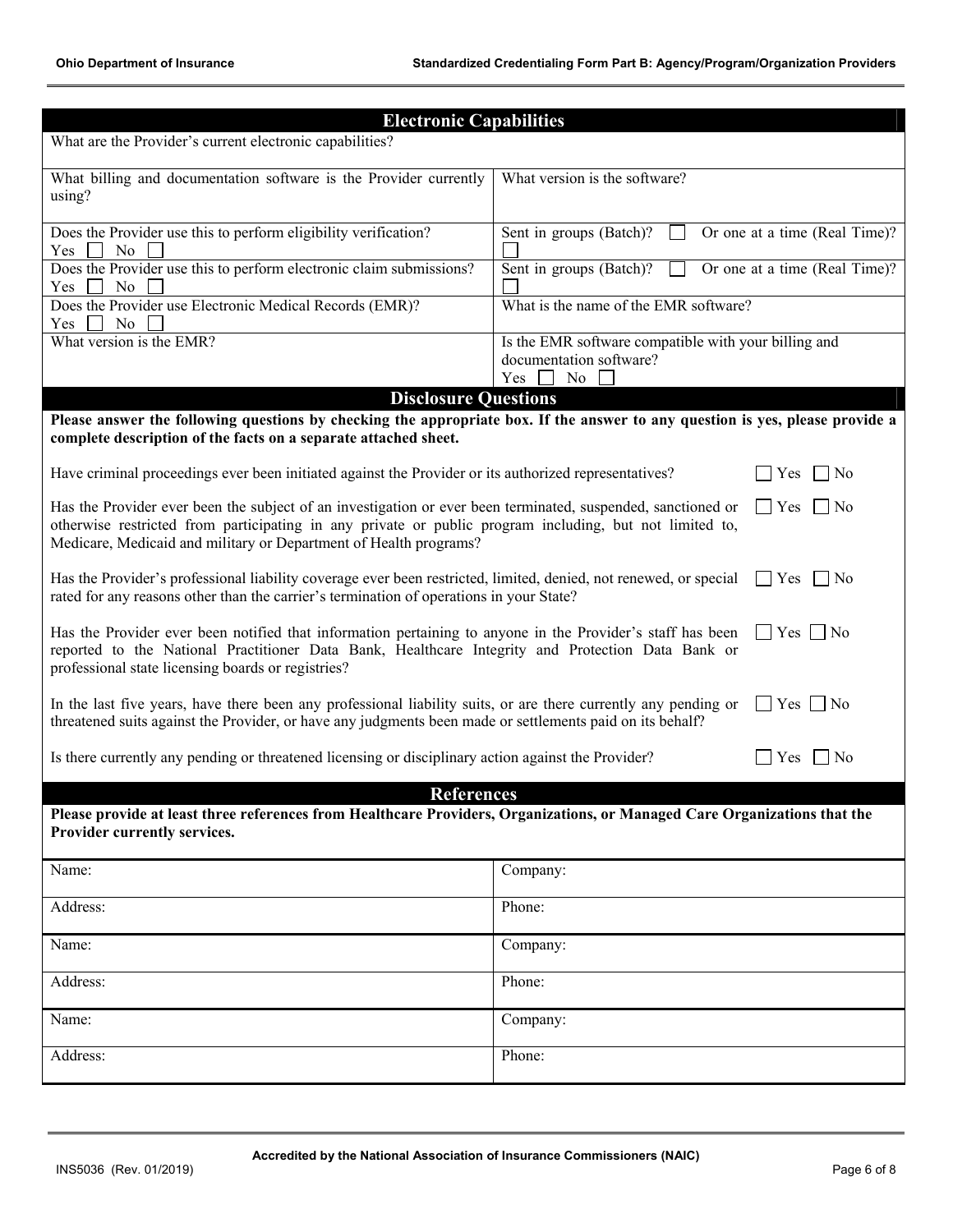## **Standard Authorization, Attestation and Release**

I am the authorized agent of the Applicant named below and have the authority to execute this document on behalf of the Applicant. I understand that as part of the credentialing application process to participate as a Provider (hereinafter, referred to as "Participation") with  $(insert name of Contracting Entity)$ , all Applicants are required to provide sufficient and accurate information for the proper evaluation of all criteria used by the Contracting Entity for determining initial and ongoing eligibility for Participation. I acknowledge and understand that my cooperation in obtaining information in connection with this application and my consent to the release of information does not guarantee that the Contracting Entity will contract with the Applicant as a provider of services.

### **Authorization of Investigation Concerning Application for Participation.**

The following individuals including, without limitation, the Contracting Entity, its representatives, employees, and/or designated agent(s); the Contracting Entity's affiliated entities and their representatives, employees, and/or designated agents; and the Contracting Entity's designated professional credentials verification organization (collectively referred to as "Agents"), are hereby authorized to investigate information, which includes both oral and written statements, records, and documents, concerning this application for Participation. The Applicant agrees to allow the Contracting Entity and/or its Agent(s) to inspect and copy all records and documents relating to such an investigation.

#### **Authorization of Third-Party Sources to Release Information Concerning Application for Participation.**

The Applicant hereby authorizes any third party, including, but not limited to, individuals, agencies, medical groups responsible for credentials verification, corporations, companies, employers, former employers, hospitals, health plans, health maintenance organizations, managed care organizations, law enforcement or licensing agencies, insurance companies, educational and other institutions, military services, medical credentialing and accreditation agencies, professional medical societies, the Federation of State Medical Boards, the National Practitioner Data Bank, and the Health Care Integrity and Protection Data Bank, to release to the Contracting Entity and/or its Agent(s), information, including otherwise privileged or confidential information, concerning the qualifications of this Applicant, its credentials, accreditations, quality assurance and utilization data, or any other information reasonably having a bearing on the Applicant's qualifications for Participation with the Contracting Entity. This information shall also include the details of any action taken by a health care organization, Medicare and Medicaid, their administrators or their medical or other committees to revoke, deny, suspend, restrict, or condition the Applicant's Participation, impose a corrective action plan or terminate any contract to which the Applicant was a party. The Applicant further authorizes its current and past insurance carrier(s) to release this Applicant's history of claims that have been made and/or are currently pending against it. The Applicant specifically waives written notice from any entities and individuals who provide information based upon this Authorization, Attestation and Release.

#### **Release from Liability.**

The Applicant hereby releases from all liability and holds harmless any Contracting Entity, its Agent(s), and any other third party for their acts performed in good faith and without malice unless such acts are due to the gross negligence or willful misconduct of the Contracting Entity, its Agent(s), or other third party in connection with the gathering, release and exchange of, and reliance upon, information used in accordance with this Authorization, Attestation and Release. The Applicant further agrees not to sue any entity, any agent(s), or any other third party for their acts, defamation or any other claims based on statements made in good faith and without malice or misconduct in connection with the credentialing process. This release shall be in addition to, and in no way shall limit, any other applicable immunities provided by law for credentialing activities.

In this Authorization, Attestation and Release, all references to the Contracting Entity, its Agent(s), and/or other third party include their respective employees, directors, officers, advisors, counsel, and agents. The Contracting Entity and its affiliates or agents retain the right to allow access to the application information for purposes of a credentialing audit to customers and/or their auditors to the extent required in connection with an audit of the credentialing processes and provided that the customer and/or their auditor executes an appropriate confidentiality agreement.

The Applicant understands and agrees that this Authorization, Attestation and Release is irrevocable for any period during which the entity identified below is an Applicant or a Provider with the Contracting Entity. The Applicant agrees that it shall execute another form of consent if any law or regulation limits the application of this irrevocable authorization. The Applicant understands that its failure to promptly provide another form of consent may be grounds for termination or discipline by the Contracting Entity in accordance with the applicable bylaws, rules, and regulations, and requirements of the Contracting Entity, or grounds for its termination of Participation with the Contracting Entity.